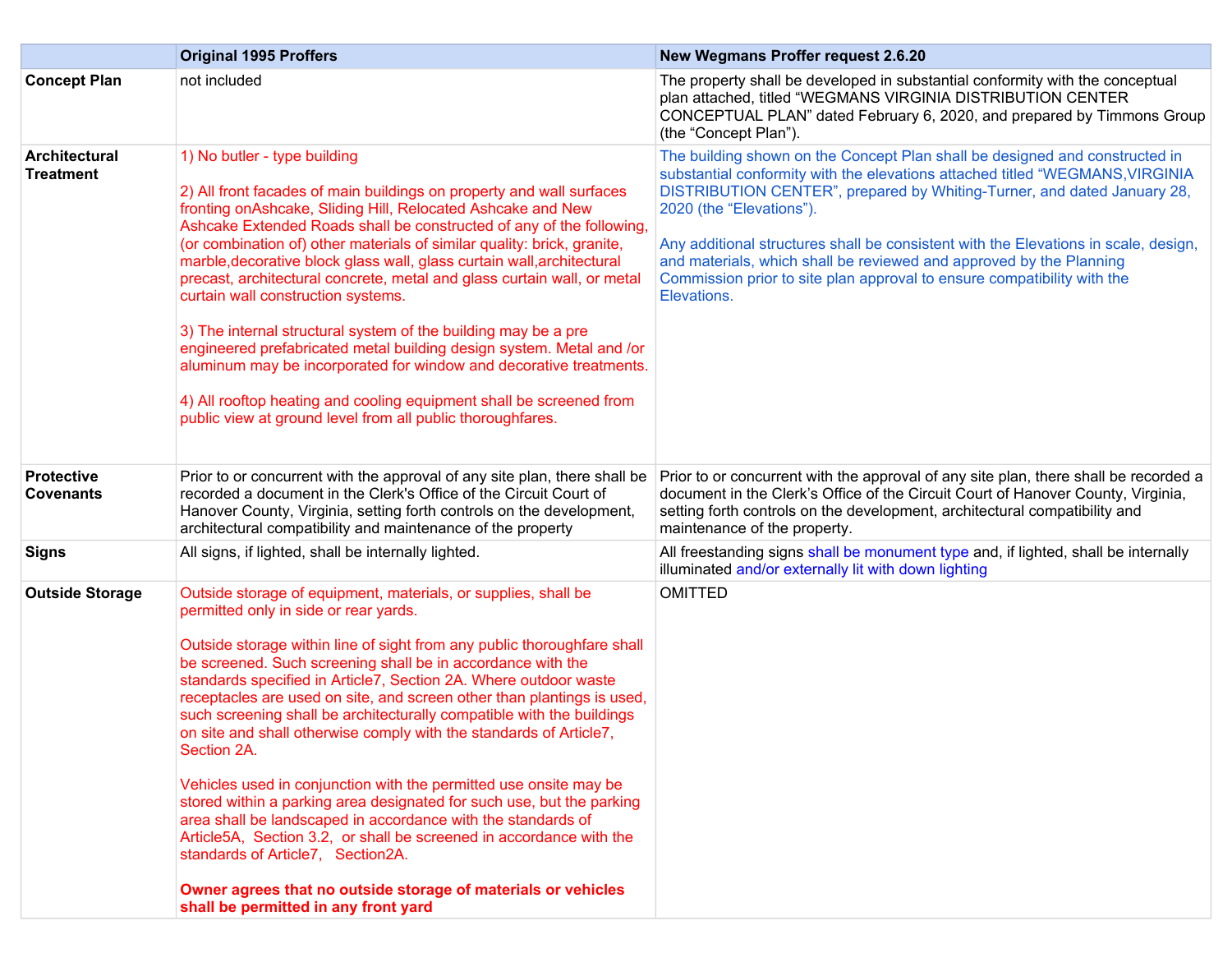| <b>Fences</b>         | Fences onsites fronting along Ashcake, Sliding Hill, Ashcake<br>Relocated and NewAshcake Extended Roads shall be located in the<br>side or rear yard only. Erection of ornamental fencing inside the front<br>yard shall be allowed.                                                                                                                                                                                                                                                                                                                                                                                                                                 | <b>OMITTED</b>                                                                                                                                                                                                                                                                                                                                                                                                                                                                                                                                                                                                                                                                                                                                                                                                                                            |
|-----------------------|----------------------------------------------------------------------------------------------------------------------------------------------------------------------------------------------------------------------------------------------------------------------------------------------------------------------------------------------------------------------------------------------------------------------------------------------------------------------------------------------------------------------------------------------------------------------------------------------------------------------------------------------------------------------|-----------------------------------------------------------------------------------------------------------------------------------------------------------------------------------------------------------------------------------------------------------------------------------------------------------------------------------------------------------------------------------------------------------------------------------------------------------------------------------------------------------------------------------------------------------------------------------------------------------------------------------------------------------------------------------------------------------------------------------------------------------------------------------------------------------------------------------------------------------|
| <b>Loading Spaces</b> | Loading spaces shall be located only within side or rear yards                                                                                                                                                                                                                                                                                                                                                                                                                                                                                                                                                                                                       | <b>OMITTED</b>                                                                                                                                                                                                                                                                                                                                                                                                                                                                                                                                                                                                                                                                                                                                                                                                                                            |
| <b>Parking</b>        | On sites fronting Sliding Hill, Ashcake, Ashcake Relocated and New<br>Ashcake Extended Roads, all parking areas located within front yards<br>shall be paved, and curb and gutter shall be used around and within<br>all such parking areas.<br>Subject to reasonable modifications for maneuvering and loading of<br>trucks, the owner will provide landscaping for all parking areas as<br>required by Article 5A, Section 3.2, Title I., Hanover County Zoning<br>Ordinance.<br>Any modification shall be agreed upon during site plan review. The<br>Planning Commission shall resolve, in its sole discretion, any<br>disagreement regarding such modification. | The passenger vehicle and truck parking and storage areas shall be designed<br>and constructed in accordance with the following standards:<br>a. Employee and passenger vehicle parking areas shall be designed and<br>constructed to include hard surface paving, curb and gutter, and shall be<br>landscaped in accordance with the standards of Section 26-192 of the Hanover<br>County Zoning Ordinance.<br>b. Truck and trailer parking areas shall be designed to include the use of curb and<br>gutter and hard surface paving, and shall be striped to clearly delineate individual<br>parking stalls from drive isles.<br>c. Truck storage areas shall be designed to include curb and gutter and shall be<br>hard surface paved.<br>d. All such parking and storage areas shall be clearly delineated on the site plan<br>for such improvements |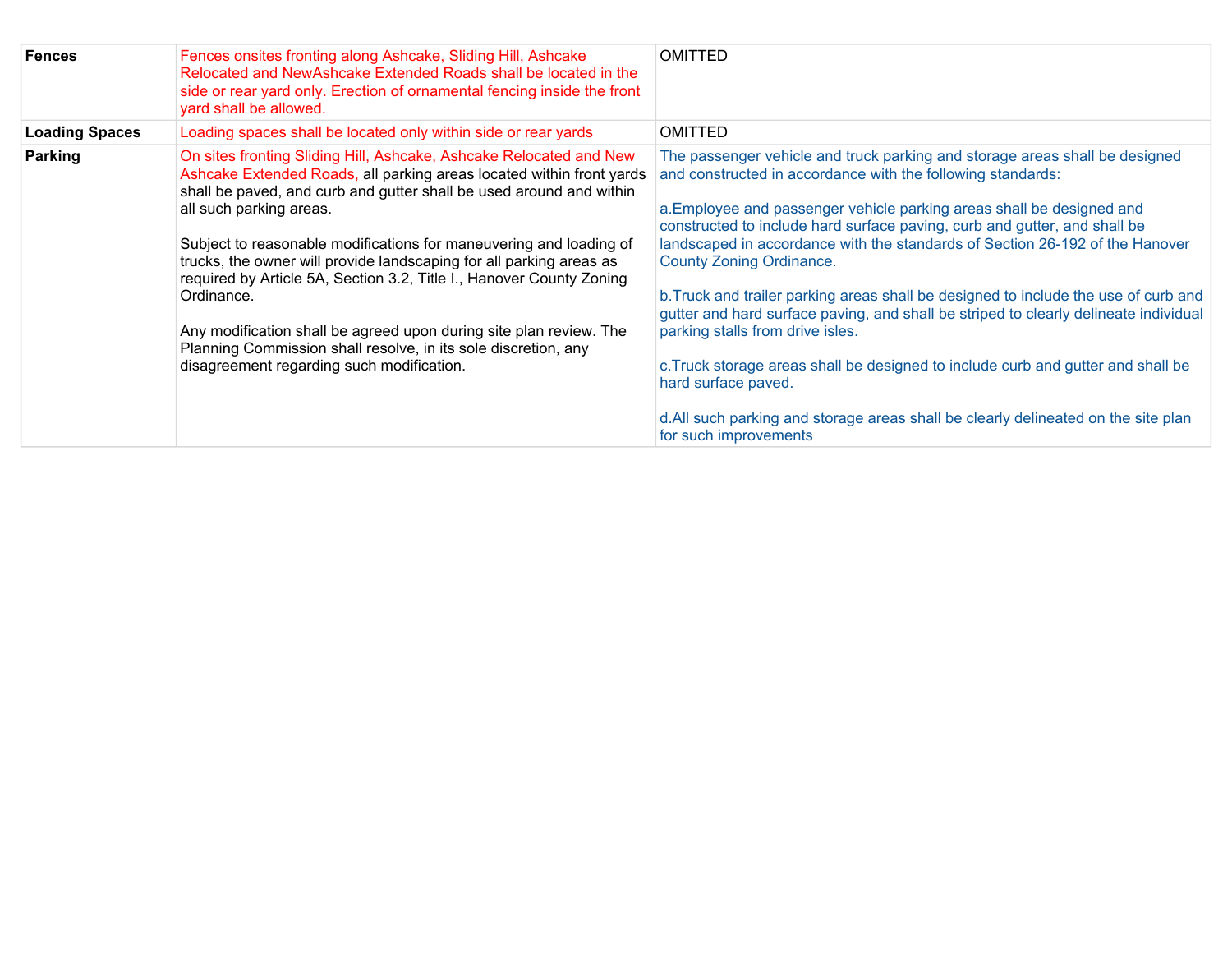| <b>Buffer Strip</b>            | Owner will provide and maintain a landscaped buffer strip 25 feet in<br>depth from                                                                                                                                                                                           | Buffers and screening shall be provided in accordance with the following<br>standards:                                                                                                                                                                                                                      |
|--------------------------------|------------------------------------------------------------------------------------------------------------------------------------------------------------------------------------------------------------------------------------------------------------------------------|-------------------------------------------------------------------------------------------------------------------------------------------------------------------------------------------------------------------------------------------------------------------------------------------------------------|
|                                | (i) the new right -of -way line of Sliding Hill and Ashcake Roads,                                                                                                                                                                                                           | a.Areas fronting Ashcake Road (State Route 657) shall include a<br>thoroughfare buffer no less than 50 feet in width, and the frontage along                                                                                                                                                                |
|                                | ii) adjoining existing R zoned or A-1z oned property fronting Little<br>Egypt Road Route 741), and                                                                                                                                                                           | Sliding Hill Road (State Route 656) shall include a thoroughfare buffer no less<br>than twenty-five feet (25') in width. Buffers shall be measured from the<br>ultimate right of way. The inner-most project side of the buffer shall be                                                                    |
|                                | iii) adjoining existing R or A-1 zoned property fronting on Ashcake<br>Road.                                                                                                                                                                                                 | planted with a vegetated screen in accordance with the standards of<br>Section 26-263(b) of the Hanover County Zoning Ordinance. The<br>remaining portion of the buffer shall be planted in accordance with the                                                                                             |
|                                | The buffer will be increased to 50 feet between points A and B shown<br>on Exhibit A.                                                                                                                                                                                        | standards of 26-264 of the Hanover County Zoning Ordinance.                                                                                                                                                                                                                                                 |
|                                | adjoining property is R or A-1 zoned.                                                                                                                                                                                                                                        | The installation of the buffer along Sliding Hill Road shall be phased with the<br>The buffer referred to in ii) and iii) shall be required only so long as the approvals of the final plans for the ultimate right-of-way determination for<br>the realignment of Sliding Hill along the Property.         |
|                                | Such buffer strips shall be landscaped and otherwise regulated in<br>accordance with the commercial buffer site standards required by<br>Article 7, Section 2B.1, Hanover County Zoning Ordinance.                                                                           | b.A variable width natural area shall be provided along Sliding Hill Road as<br>shown on the Concept Plan as "APPROXIMATE LIMITS OF VARIABLE<br>WIDTH NATURAL AREA", such that all trees five inches (5") or more in diameter<br>shall not be removed, with the exception of dead or diseased trees and the |
|                                | Where the property adjoins an R zoned property, or an A-1 zoned<br>property on which there is a dwelling within 200 feet of the common<br>property line, buffers shall be provided along such line in accordance<br>with the standards specified in Article7, Section 2B.3a. | removal of trees as necessary for the construction of improvements shown<br>on the Concept Plan (such as for grading or roads) and for other engineering<br>reasons, as approved at the time of site plan review.                                                                                           |
|                                | Buffers may be penetrated for access, storm water facilities, signage,<br>traffic control devices and utilities; provided that, any such penetration<br>for access, drainage, stormwater facilities and utilities will be at an<br>angle as close to 90° as possible.        |                                                                                                                                                                                                                                                                                                             |
|                                | The landscaped buffer strips will be installed in phases as each site is<br>developed.                                                                                                                                                                                       |                                                                                                                                                                                                                                                                                                             |
|                                | Until development and except for penetration for access, stormwater<br>facilities, signage, traffic control devices and utilities, site clearing will<br>only occur when a site is approved for development.                                                                 |                                                                                                                                                                                                                                                                                                             |
| <b>Parking Lot</b><br>Lighting | Parking lot lighting fixtures shall not exceed 25 feet in height above<br>grade level.                                                                                                                                                                                       | <b>OMITTED</b>                                                                                                                                                                                                                                                                                              |
|                                | As a minimum, directional lighting shall be used of an intensity<br>measured to be no greater than 0.5 foot candles above background at<br>the property line.                                                                                                                |                                                                                                                                                                                                                                                                                                             |
|                                | Such lighting shall be shielded from direct view from any adjoining<br>residential district or from any public right -of -way.                                                                                                                                               |                                                                                                                                                                                                                                                                                                             |
|                                | All exterior lighting shall be reduced to the minimum level necessary<br>for security during the close of busines.                                                                                                                                                           |                                                                                                                                                                                                                                                                                                             |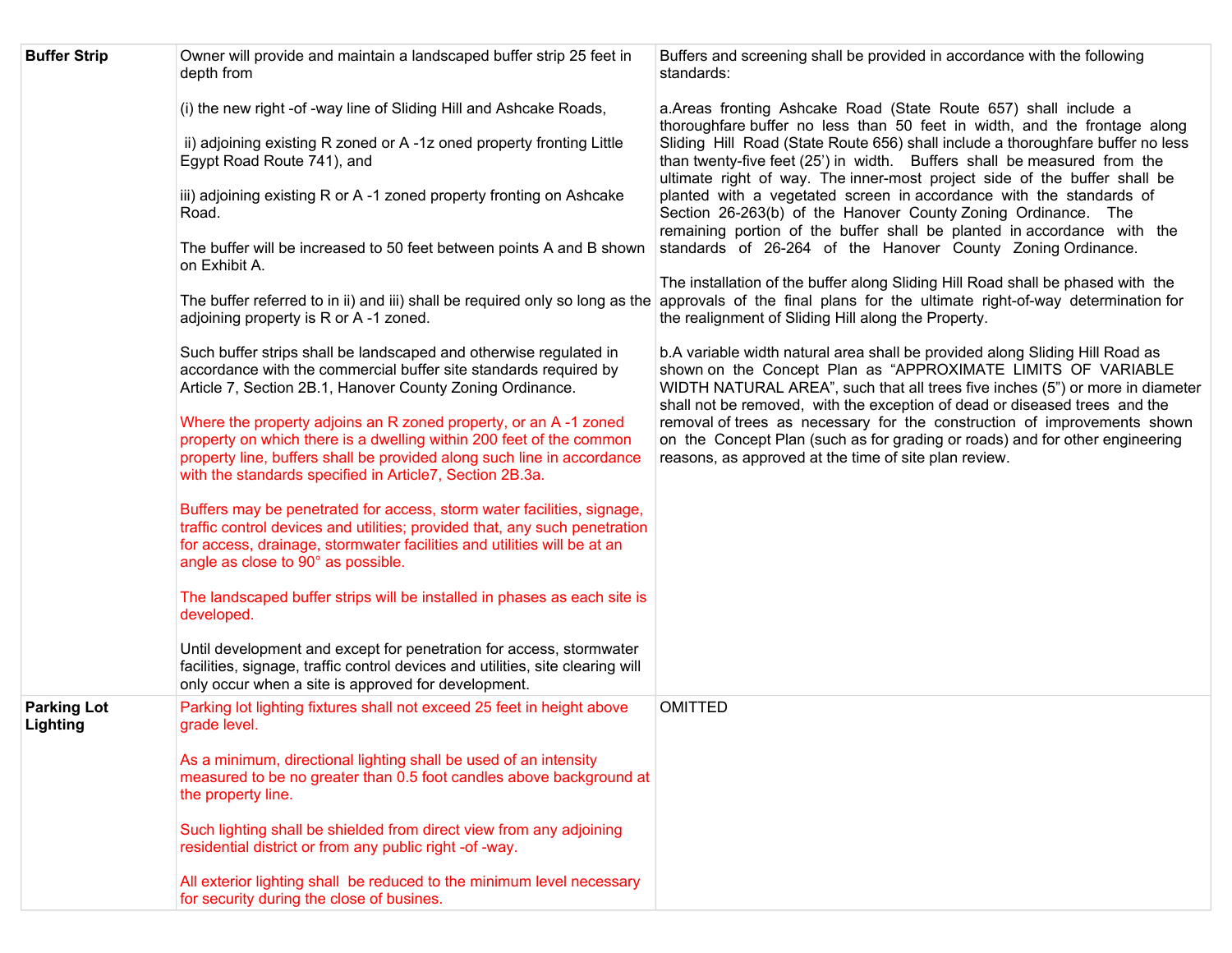| <b>Utility Lines</b><br><b>Underground</b> | Except for major transmission lines and existing lines that now<br>traverse the property, all utility lines, such as electric, telephone,<br>CATV, or other similar lines shall be installed underground or located<br>overhead along rear property lines.<br>To the extent possible, utility service lines shall be located so as to<br>minimize disturbance of any tree of 15 inch caliper or greater on site.<br>All junction and access boxes, when located on sites fronting on<br>Ashcake or Sliding Hill Roads shall be screened from view with<br>landscaping.                                                                                                      | Except for major transmission lines that and existing lines that nowtraverse the<br>property, all utility lines, such as electric, telephone, CATV, orother similar lines<br>shall be installed underground or located overhead along rear property lines.<br>To the extent possible, utility service lines shall be locatedso as to minimize<br>disturbance of any tree of 15 inch caliper or greater on site.<br>All junction and accessboxes, when located on sites fronting on Ashcake or<br>Sliding Hill Roads shall be screened from view withlandscaping.                                                                             |
|--------------------------------------------|-----------------------------------------------------------------------------------------------------------------------------------------------------------------------------------------------------------------------------------------------------------------------------------------------------------------------------------------------------------------------------------------------------------------------------------------------------------------------------------------------------------------------------------------------------------------------------------------------------------------------------------------------------------------------------|----------------------------------------------------------------------------------------------------------------------------------------------------------------------------------------------------------------------------------------------------------------------------------------------------------------------------------------------------------------------------------------------------------------------------------------------------------------------------------------------------------------------------------------------------------------------------------------------------------------------------------------------|
| <b>Use Restrictions</b>                    | Except for the following, all permitted uses in the M-2, Light Industrial<br>District, shall be allowed:<br>a) Animal, poultry, and bird raising, commercial.<br>b) Tire retreading, recapping and vulcanizing as a principal use<br>c) Coal and woodyards, coke storage and sales.<br>d) Plating, electrolytic process.<br>e) Poultry packing and slaughtering (wholesale).<br>f) Outside storage or dispensing of bulk fertilizer.<br>g) Insecticides, fungicides, disinfectants, and related industrial and<br>household chemical elements as a principal use<br>h) Animal hospital or animal pound<br>.i) Kennels, boarding or other wise.                              | Except for the following, all permitted uses in the M-2, Light Industrial District,<br>shall be allowed:<br>a.Animal, poultry, and bird raising, commercial.<br>b. Tire retreading, recapping and vulcanizing (as a principal use).<br>c.Coal and wood yards, coke storage and sales.<br>d.Plating, electrolytic process.<br>e. Poultry packing and slaughtering (wholesale).<br>f.Outside storage or dispensing of bulk fertilizer.<br>g.Insecticides, fungicides, disinfectants, and related industrial and household<br>chemical elements (as a principal use).<br>h.Animal hospital or animal pound.<br>i.Kennels, boarding or otherwise |
| <b>Traffic</b>                             | The maximum density of this property shall be that which does not<br>generate in excess of 2710 a.m. and 2420 p.m. peak hour trips based<br>on the trip generation rates as set forth in the Institute of<br>Transportation Engineers Trip General Manual, 5th Edition, which<br>density is, by way of example, equivalent to 2,258,718 square feet of<br>general office space, unless such higher densities are approved<br>bythePlanning Director in conjunction with site plan reviews based on<br>additional traffic studies                                                                                                                                            | <b>OMITTED</b>                                                                                                                                                                                                                                                                                                                                                                                                                                                                                                                                                                                                                               |
|                                            | (a) Turn Lanes. Prior to issuance of any occupancy permit, the owner<br>shall construct at the intersection of New Ashcake and Sliding Hill<br>Roads additional pavement so as to provide a right - turn lane from<br>New Ashcake Road onto Sliding Hill Road and a right -turn lane from<br>Sliding Hill Road onto New Ashcake Road. Such additional lanes shall<br>be constructed in the existing right - of -way or on such additional right<br>-of -way provided by the County at the expense of owner. No<br>certificate of occupancy shall be refused based upon the County's<br>inability to provide additional right -of -way (if required) in a timely<br>fashion. | OMITTED - It's possible that this is already satisfied.                                                                                                                                                                                                                                                                                                                                                                                                                                                                                                                                                                                      |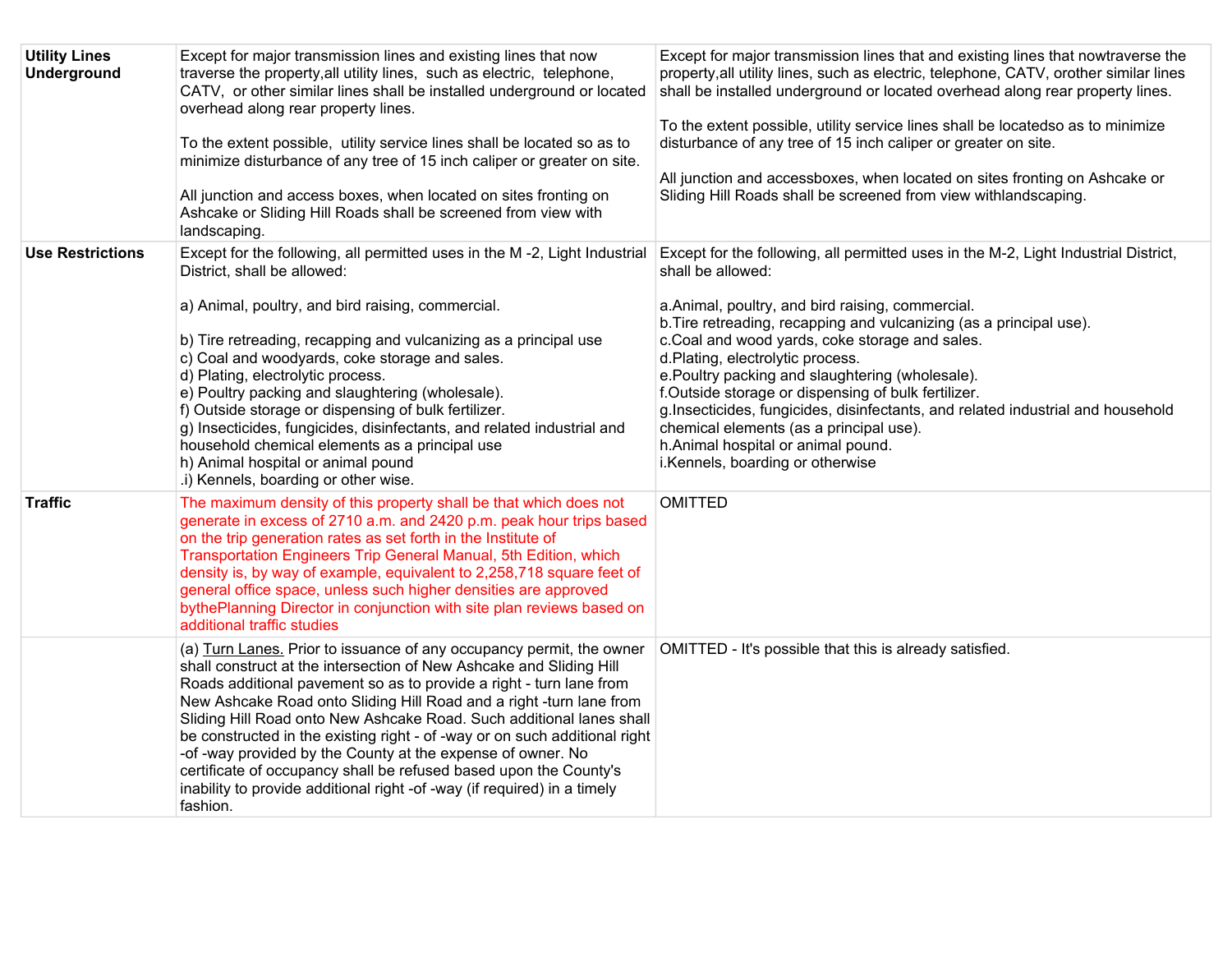| (b) Accesses. Except as provided below, there shall be no more                                                                                                                                                                                         | Install left and right turn lanes (only if warranted by VDOT) at the Main Entrance |
|--------------------------------------------------------------------------------------------------------------------------------------------------------------------------------------------------------------------------------------------------------|------------------------------------------------------------------------------------|
| than two (2) access points located along Sliding Hill Road, and no<br>more than two (2) access points along Ashcake Road.                                                                                                                              | as depicted on the Concept Plan with the first phase of development.               |
| No access center line shall be located within 800 feet of the Sliding<br>Hill /Ashcake intersection measured at the point where the centerline<br>of those roads intersects).                                                                          |                                                                                    |
| No entrance shall be located within 200 feet of Countryside Lane<br>measured from center line to center line).                                                                                                                                         |                                                                                    |
| No access shall be located directly across from Brown Grove Church.                                                                                                                                                                                    |                                                                                    |
| The owner may be granted additional access points by the Planning<br>Commission upon the submission of a Master Plan which may be a<br>preliminary subdivision plan) which identifies additional site access<br>locations and internal street systems. |                                                                                    |
| Additional access points based upon a Master Plan shall be permitted<br>or denied by the Planning Commission at the sole discretion of the<br>Commission.                                                                                              |                                                                                    |
| The owner shall construct left -turn lanes and right -turn lanes at each<br>public road access.                                                                                                                                                        |                                                                                    |
| Such turn lanes shall be provided at each private site access from<br>Sliding Hill and Ashcake Roads if required by VDOT.                                                                                                                              |                                                                                    |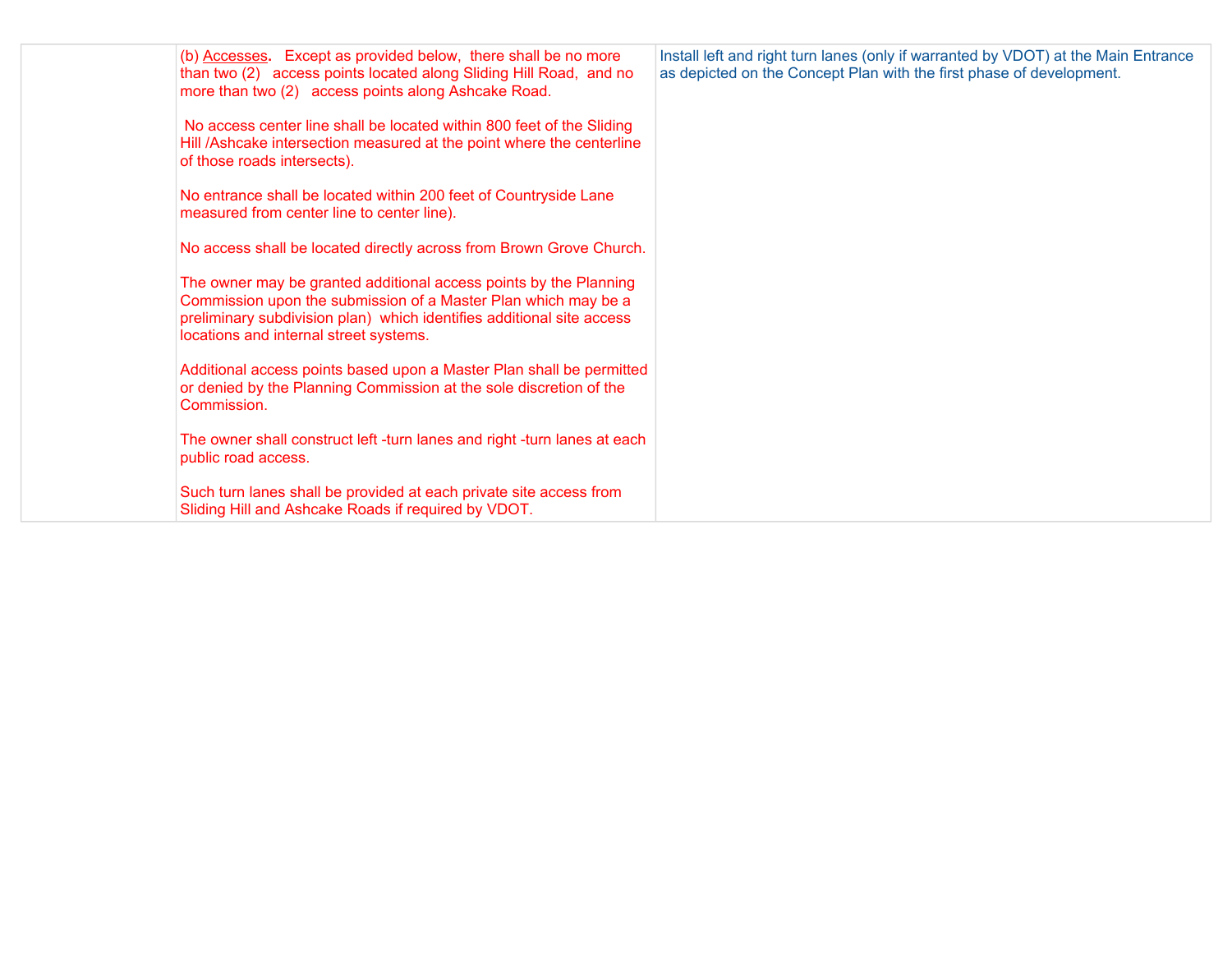| (Road                                                    | ** This is a change**                                                                                                                                                                                                                                                                                                                                                                                                                             |  |
|----------------------------------------------------------|---------------------------------------------------------------------------------------------------------------------------------------------------------------------------------------------------------------------------------------------------------------------------------------------------------------------------------------------------------------------------------------------------------------------------------------------------|--|
| Improvements -<br><b>From Wegmans</b><br><b>Proffers</b> | The Owner agrees to undertake the following study and construct the following<br>road improvements:                                                                                                                                                                                                                                                                                                                                               |  |
|                                                          | a. Prepare a Signal Justification Study for the intersection of Sliding Hill Road and<br>New Ashcake Road (the "Study Intersection") and submit the study to VDOT for<br>review and approval or disapproval prior to site plan approval;                                                                                                                                                                                                          |  |
|                                                          | b. Install either a traffic signal or other traffic control improvements at the Study<br>Intersection, to ensure the safe movement of traffic through the Study<br>Intersection, provided the cost of such improvements do not exceed five hundred<br>thousand dollars (\$500,000).                                                                                                                                                               |  |
|                                                          | Such installation shall commence at such time as VDOT deems the improvement<br>to be warranted.                                                                                                                                                                                                                                                                                                                                                   |  |
|                                                          | c.Should the improvements exceed the value referenced herein, a one-time cash<br>contribution of five hundred thousand dollars (\$500,000) shall be made to<br>Hanover County with such funds being used for the sole purpose of improving the<br>Study Intersection.                                                                                                                                                                             |  |
|                                                          | d.Should Hanover County undertake responsibility for improving the aforesaid<br>intersection, the Owner shall then be obligated to realign approximately 500<br>linear feet of Sliding Hill Road (State Route 656) within the additional right-of-way<br>dedication area as depicted on the plan titled "WEGMANS VIRGINIA<br>DISTRIBUTION CENTER SLIDING HILL ROAD REALIGNMENT EXHIBIT"<br>prepared by Timmons Group, and dated February 4, 2020. |  |
|                                                          | e. Install left and right turn lanes (only if warranted by VDOT) at the Main Entrance<br>as depicted on the Concept Plan with the first phase of development.                                                                                                                                                                                                                                                                                     |  |
|                                                          | f.All such improvements shall be designed and constructed in accordance with<br>VDOT standards and specificationsunless otherwise approved by the County and<br>VDOT.                                                                                                                                                                                                                                                                             |  |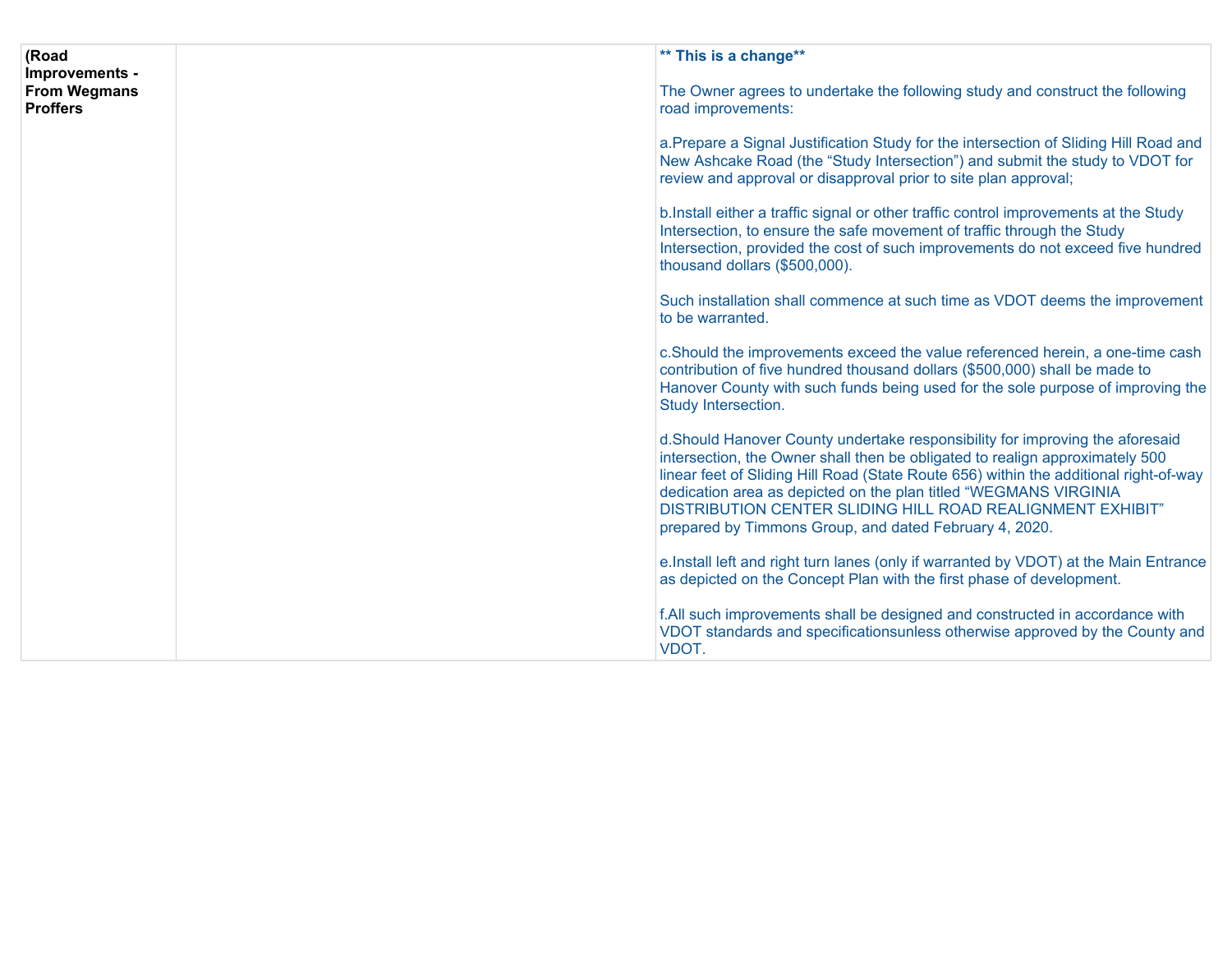| (c) Phasing. Development on the site will be limited to trip<br>generation of not more than 610 trips in the p.m. peak hour based on<br>ITE trip generation rates) prior to 4 laning of Sliding Hill Road from<br>New Ashcake Road to I-95.                                                                        |
|--------------------------------------------------------------------------------------------------------------------------------------------------------------------------------------------------------------------------------------------------------------------------------------------------------------------|
| Upon the completion of the Sliding Hill improvements, total trip<br>development shall be limited to not more than 1815 trips in the p.m.<br>peak hours until such time as two (2) lanes of New Ashcake Road<br>extended are constructed between Sliding Hill Road and Lewistown<br>Road.                           |
| In no event shall development onsite exceed trip generation of more<br>than 2420 trips in the p.m.                                                                                                                                                                                                                 |
| In the event the owner desires to construct all or a portion of the<br>aforementioned road improvements and is unable to acquire the off -<br>sit right -of -way necessary for such construction, the owner may<br>request, in writing, the County to acquire such right -of -way as a<br>public road improvement. |
| All costs associated with the acquisition of t he right of -way shall be<br>borne by the owner.                                                                                                                                                                                                                    |
| In the event the County chooses not to assist the owner in acquisition<br>of such right -of -way or is unable to acquire the right -of -way, the<br>owner shall be relieved of the obligation to cap this development<br>below 2420 trips in the P.M.                                                              |
| In the event the new Ashcake Road extended improvements are<br>made prior to the Sliding Hill improvements, the Planning<br>Commission may in its sole discretion, adjust the phasing caps, but<br>in no event shall development on site exceed trip generation of more<br>than 2420 trips in the P.M,             |